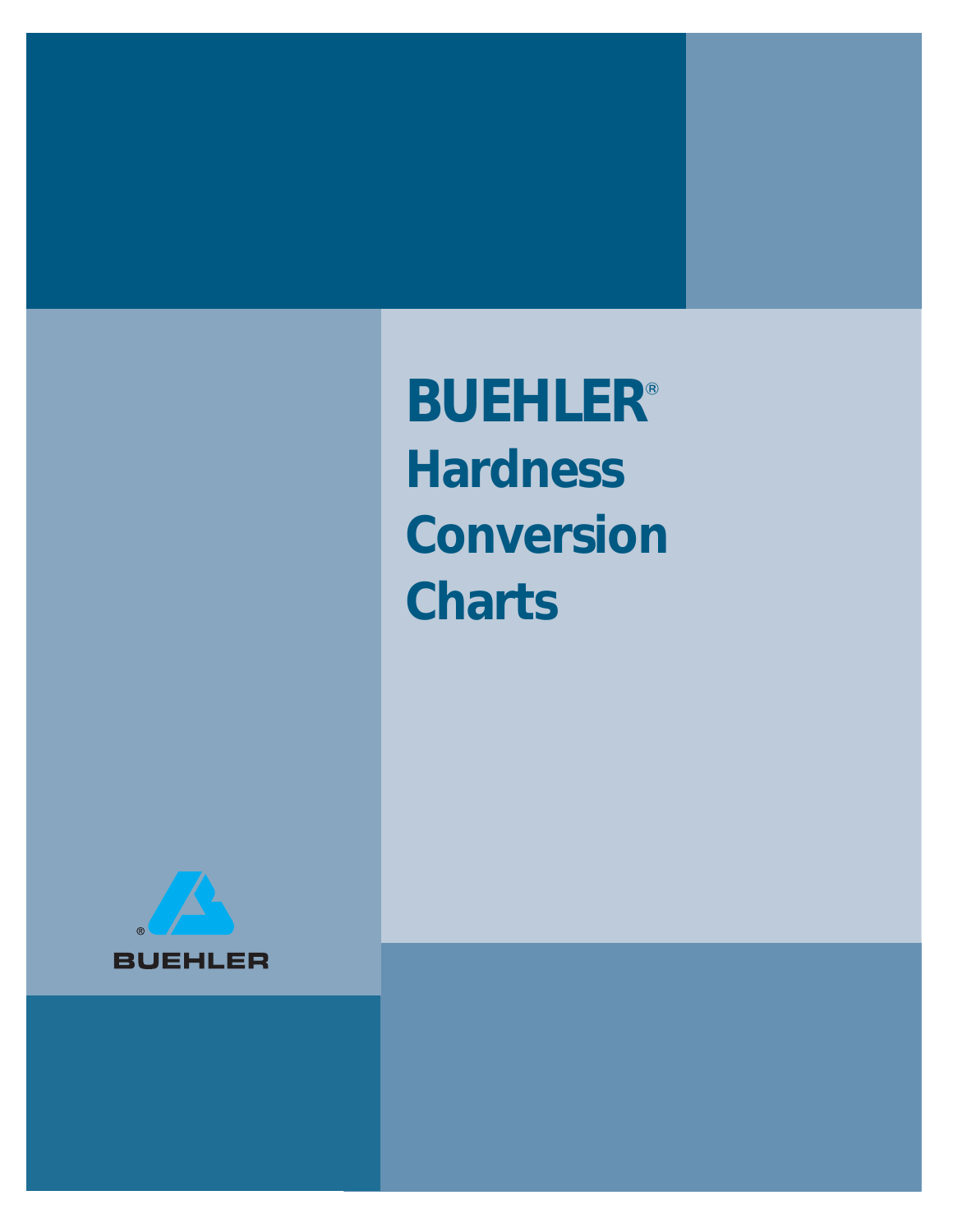### *Hardness Conversion Charts*

#### *Introduction*

The requirement to convert from one hardness test scale to another is quite common and as such is covered by various International Standards (ASTM E140, ISO 18265). These standards point out that, due to the differences in the various types of hardness test methods, it is not possible to show a constant conversion relationship across all materials. As such, the standards provide approximate conversions only with defined hardness ranges and test loads for specific materials. Thus there are a number of conversion tables according to material type and it is essential to use the correct one. The following conversion charts have been constructed according to the hardness test scale conversion algorithms provided within ASTM E140. Please treat all converted values as approximations only.

The table below lists the scales present in the following tables and any restrictions on the load ranges valid for the conversions.

| <b>Scale</b>             | Symbol                                  | Indenter and Load force                                                                    |  |  |
|--------------------------|-----------------------------------------|--------------------------------------------------------------------------------------------|--|--|
| <b>Vickers</b>           | <b>HV</b>                               | Vickers diamond, nickel alloys (1, 5, 10 or 30-kgf),<br>copper (100-gf), aluminum (15-kgf) |  |  |
| Knoop                    | <b>HK</b>                               | Knoop diamond, 500-gf and over                                                             |  |  |
| Rockwell A               | <b>HRA</b>                              | Diamond, 60-kgf                                                                            |  |  |
| <b>Rockwell B</b>        | Steel ball 1/16", 100-kgf<br><b>HRB</b> |                                                                                            |  |  |
| Rockwell C               | <b>HRC</b>                              | Diamond, 150-kgf                                                                           |  |  |
| Rockwell D               | <b>HRD</b>                              | Diamond, 100-kgf                                                                           |  |  |
| <b>Rockwell E</b>        | <b>HRE</b>                              | Steel ball 1/8", 100-kgf                                                                   |  |  |
| <b>Rockwell F</b>        | <b>HRF</b>                              | Steel ball 1/16", 60-kgf                                                                   |  |  |
| Rockwell G<br><b>HRG</b> |                                         | Steel ball 1/16", 150-kgf                                                                  |  |  |
| Rockwell H               | <b>HRH</b>                              | Steel ball 1/8", 60-kgf                                                                    |  |  |
| Rockwell K               | <b>HRK</b>                              | Steel ball 1/8", 150-kgf                                                                   |  |  |
| Superficial Rockwell 15N | <b>HR15N</b>                            | Diamond, 15-kgf                                                                            |  |  |
| Superficial Rockwell 30N | HR30N                                   | Diamond, 30-kgf                                                                            |  |  |
| Superficial Rockwell 45N | HR45N                                   | Diamond, 45-kgf                                                                            |  |  |
| Superficial Rockwell 15T | <b>HR15T</b>                            | Steel ball 1/16", 15-kgf                                                                   |  |  |
| Superficial Rockwell 30T | HR30T                                   | Steel ball 1/16", 30-kgf                                                                   |  |  |
| Superficial Rockwell 45T | <b>HR45T</b>                            | Steel ball 1/16", 45-kgf                                                                   |  |  |
| Superficial Rockwell 15W | <b>HR15W</b>                            | Steel ball 1/8", 15-kgf                                                                    |  |  |
| <b>Brinell</b>           | <b>HBW</b>                              | Tungsten carbide 10mm ball, 3000-kgf                                                       |  |  |
| <b>Brinell</b>           | <b>HBS</b>                              | Steel 10mm ball, steel and nickel (3000-kgf),<br>brass and aluminum (500-kgf)              |  |  |

A commonly asked question is *"How come my results and those from another facility are different?"* The first step is to use statistical analysis to see if the difference is significant. Next, determine any differences in the test method. The two most common problems relate to either a different load being applied or a converted value being compared with an actual measurement. For this reason, it is recommended that the measured value is included in parenthesis following the conversion when reporting a converted hardness number.

In addition to steel balls, tungsten carbide balls have been introduced for Rockwell and Rockwell Superficial scales. However, all of the equations applied to create values for the tables in this document are based on empirical test accomplished with steel indenters. A Rockwell hardness test done with a tungsten carbide ball may yield slightly different results.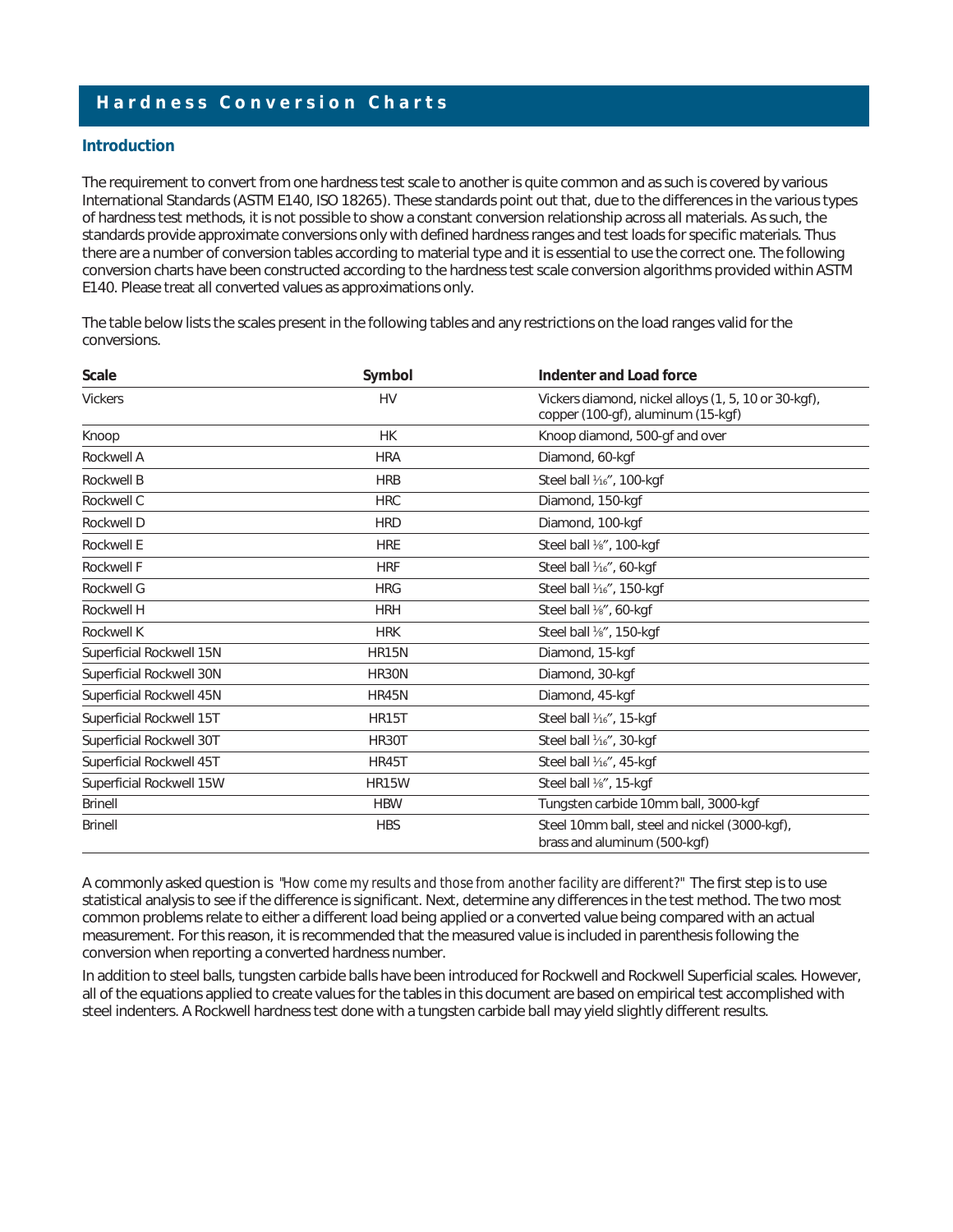## *Hardness Conversion Charts*

### *Table of Contents*

| Hardness Conversion Chart for Non-Austenitic Steels (Rockwell C Range) 1                                            |
|---------------------------------------------------------------------------------------------------------------------|
| Hardness Conversion Chart for Non-Austenitic Steels (Rockwell B Range) 3                                            |
| Hardness Conversion Chart for Austenitic Stainless Steel Sheet (Rockwell C Range) 4                                 |
| Hardness Conversion Chart for Austenitic Stainless Steel Sheet (Rockwell B Range) 5                                 |
|                                                                                                                     |
|                                                                                                                     |
| Hardness Conversion Chart for Copper (and all contained and all contained and all contacts are all contacts and $8$ |
|                                                                                                                     |
| Common Applications and Nomenclature for Hardness Tests 10                                                          |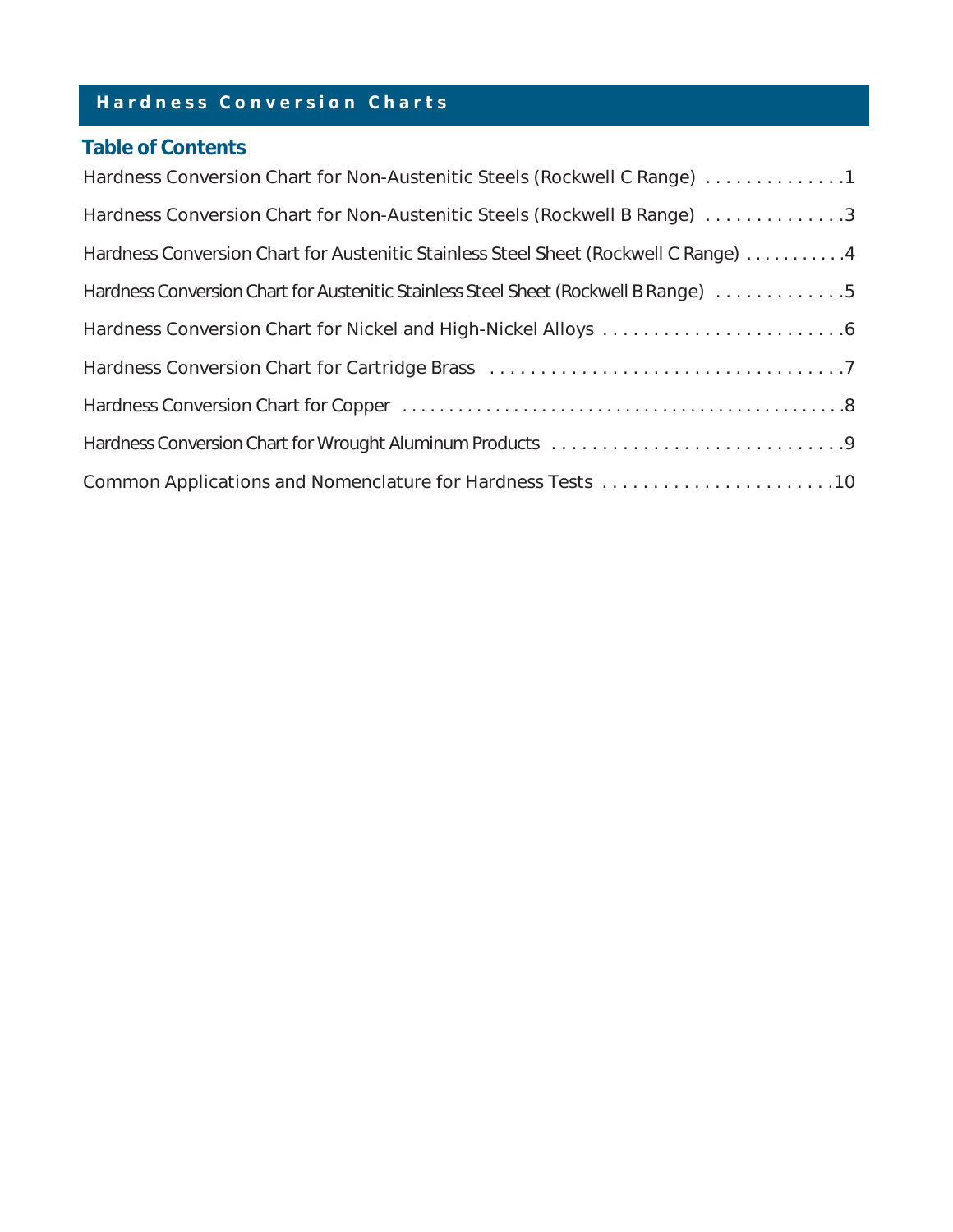# *Hardness Conversion Chart for Non-Austenitic Steels (Rockwell C Range)*

| HV  | НK  | <b>HRC</b> | <b>HRA</b> | <b>HRD</b> | <b>HR15N</b> | <b>HR30N</b> | <b>HR45N</b> | <b>HBW</b> |
|-----|-----|------------|------------|------------|--------------|--------------|--------------|------------|
| 950 | 917 | 68.0       | 85.7       | 76.9       | 93.4         | 84.7         | 75.9         |            |
| 940 | 912 | 67.8       | 85.6       | 76.7       | 93.3         | 84.5         | 75.7         |            |
| 930 | 907 | 67.6       | 85.5       | 76.6       | 93.2         | 84.3         | 75.4         |            |
| 920 | 902 | 67.4       | 85.3       | 76.4       | 93.1         | 84.1         | 75.2         |            |
| 910 | 897 | 67.2       | 85.2       | 76.2       | 93.0         | 83.9         | 74.9         |            |
| 900 | 891 | 66.9       | 85.1       | 76.1       | 92.9         | 83.7         | 74.6         |            |
| 890 | 885 | 66.7       | 84.9       | 75.9       | 92.8         | 83.5         | 74.3         |            |
| 880 | 880 | 66.4       | 84.8       | 75.7       | 92.7         | 83.3         | 74.0         |            |
| 870 | 874 | 66.2       | 84.6       | 75.5       | 92.6         | 83.0         | 73.7         |            |
| 860 | 867 | 65.9       | 84.5       | 75.3       | 92.5         | 82.8         | 73.4         |            |
| 850 | 860 | 65.6       | 84.3       | 75.0       | 92.4         | 82.5         | 73.1         |            |
| 840 | 854 | 65.3       | 84.2       | 74.8       | 92.3         | 82.3         | 72.7         |            |
| 830 | 847 | 65.0       | 84.0       | 74.6       | 92.2         | 82.0         | 72.4         |            |
| 820 | 840 | 64.7       | 83.8       | 74.3       | 92.1         | 81.7         | 72.0         |            |
| 810 | 833 | 64.4       | 83.6       | 74.1       | 91.9         | 81.4         | 71.7         |            |
| 800 | 825 | 64.1       | 83.4       | 73.9       | 91.8         | 81.1         | 71.3         |            |
| 790 | 817 | 63.7       | 83.3       | 73.6       | 91.7         | 80.8         | 70.9         |            |
| 780 | 809 | 63.4       | 83.1       | 73.3       | 91.5         | 80.5         | 70.5         |            |
| 770 | 801 | 63.0       | 82.9       | 73.0       | 91.4         | 80.2         | 70.1         |            |
| 760 | 793 | 62.7       | 82.7       | 72.8       | 91.2         | 79.9         | 69.6         |            |
| 750 | 784 | 62.3       | 82.5       | 72.5       | 91.1         | 79.5         | 69.2         |            |
| 740 | 776 | 61.9       | 82.2       | 72.2       | 90.9         | 79.2         | 68.7         |            |
| 730 | 767 | 61.5       | 82.0       | 71.9       | 90.7         | 78.8         | 68.3         |            |
| 720 | 758 | 61.1       | 81.8       | 71.6       | 90.6         | 78.4         | 67.8         |            |
| 710 | 749 | 60.7       | 81.6       | 71.2       | 90.4         | 78.1         | 67.3         |            |
| 700 | 739 | 60.2       | 81.3       | 70.9       | 90.2         | 77.7         | 66.8         |            |
| 690 | 730 | 59.8       | 81.1       | 70.6       | 90.0         | 77.3         | 66.3         |            |
| 680 | 720 | 59.3       | 80.8       | 70.2       | 89.8         | 76.9         | 65.7         | 645        |
| 670 | 710 | 58.9       | 80.6       | 69.9       | 89.6         | 76.4         | 65.2         | 634        |
| 660 | 700 | 58.4       | 80.3       | 69.5       | 89.4         | 76.0         | 64.6         | 623        |
| 650 | 690 | 57.9       | 80.0       | 69.1       | 89.2         | 75.6         | 64.1         | 613        |
| 640 | 679 | 57.4       | 79.8       | 68.7       | 89.0         | 75.1         | 63.5         | 603        |
| 630 | 669 | 56.9       | 79.5       | 68.3       | 88.7         | 74.7         | 62.9         | 593        |
| 620 | 658 | 56.4       | 79.2       | 67.9       | 88.5         | 74.2         | 62.3         | 583        |
| 610 | 647 | 55.8       | 78.9       | 67.5       | 88.3         | 73.7         | 61.6         | 573        |
| 600 | 637 | 55.3       | 78.6       | 67.1       | 88.0         | 73.2         | 61.0         | 563        |
| 590 | 626 | 54.7       | 78.3       | 66.7       | 87.8         | 72.7         | 60.3         | 554        |
| 580 | 614 | 54.1       | 78.0       | 66.2       | 87.5         | 72.2         | 59.7         | 544        |
| 570 | 603 | 53.5       | 77.6       | 65.8       | 87.2         | 71.7         | 59.0         | 535        |
| 560 | 592 | 52.9       | 77.3       | 65.3       | 86.9         | 71.1         | 58.2         | 525        |
| 550 | 581 | 52.3       | 77.0       | 64.8       | 86.6         | 70.5         | 57.5         | 516        |
| 540 | 570 | 51.7       | 76.6       | 64.3       | 86.3         | 70.0         | 56.8         | 507        |
| 530 | 558 | 51.0       | 76.3       | 63.8       | 86.0         | 69.4         | 56.0         | 497        |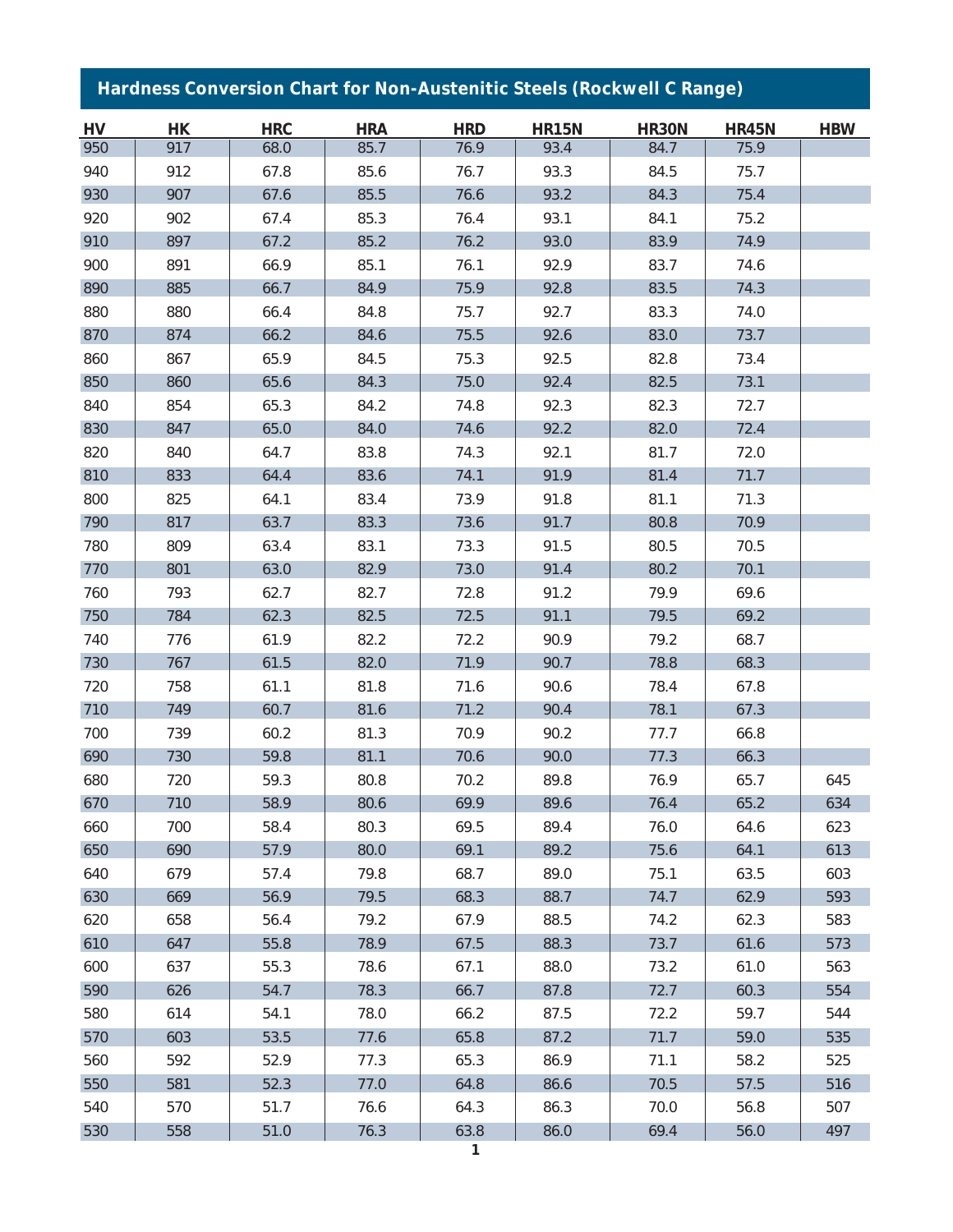# *Hardness Conversion Chart for Non-Austenitic Steels (Rockwell C Range)*

| HV  | H K | <b>HRC</b> | <b>HRA</b> | <b>HRD</b> | <b>HR15N</b> | <b>HR30N</b> | <b>HR45N</b> | <b>HBW</b> |
|-----|-----|------------|------------|------------|--------------|--------------|--------------|------------|
| 520 | 547 | 50.4       | 75.9       | 63.3       | 85.7         | 68.8         | 55.2         | 488        |
| 510 | 535 | 49.7       | 75.6       | 62.8       | 85.4         | 68.2         | 54.4         | 479        |
| 500 | 524 | 49.0       | 75.2       | 62.3       | 85.0         | 67.5         | 53.6         | 470        |
| 490 | 513 | 48.3       | 74.8       | 61.7       | 84.7         | 66.9         | 52.8         | 460        |
| 480 | 501 | 47.5       | 74.4       | 61.1       | 84.3         | 66.2         | 51.9         | 451        |
| 470 | 490 | 46.8       | 74.0       | 60.6       | 83.9         | 65.6         | 51.0         | 442        |
| 460 | 479 | 46.0       | 73.6       | 60.0       | 83.5         | 64.8         | 50.1         | 433        |
| 450 | 467 | 45.2       | 73.2       | 59.4       | 83.1         | 64.1         | 49.2         | 424        |
| 440 | 456 | 44.4       | 72.7       | 58.7       | 82.7         | 63.4         | 48.2         | 415        |
| 430 | 445 | 43.5       | 72.3       | 58.1       | 82.3         | 62.6         | 47.2         | 406        |
| 420 | 434 | 42.7       | 71.8       | 57.4       | 81.8         | 61.9         | 46.2         | 396        |
| 410 | 423 | 41.8       | 71.4       | 56.7       | 81.4         | 61.0         | 45.2         | 387        |
| 400 | 412 | 40.9       | 70.9       | 56.0       | 80.9         | 60.2         | 44.1         | 378        |
| 390 | 402 | 39.9       | 70.4       | 55.3       | 80.4         | 59.4         | 43.0         | 369        |
| 380 | 391 | 38.9       | 69.9       | 54.5       | 79.9         | 58.5         | 41.8         | 360        |
| 370 | 380 | 37.9       | 69.4       | 53.8       | 79.3         | 57.6         | 40.7         | 351        |
| 360 | 370 | 36.9       | 68.8       | 53.0       | 78.8         | 56.6         | 39.4         | 341        |
| 350 | 359 | 35.8       | 68.3       | 52.1       | 78.2         | 55.7         | 38.2         | 332        |
| 340 | 349 | 34.7       | 67.7       | 51.3       | 77.5         | 54.7         | 36.9         | 323        |
| 330 | 339 | 33.5       | 67.1       | 50.4       | 76.9         | 53.6         | 35.5         | 314        |
| 320 | 329 | 32.3       | 66.5       | 49.5       | 76.3         | 52.5         | 34.1         | 304        |
| 310 | 319 | 31.1       | 65.9       | 48.5       | 75.5         | 51.4         | 32.6         | 295        |
| 300 | 309 | 29.8       | 65.2       | 47.5       | 74.8         | 50.2         | 31.1         | 285        |
| 290 | 300 | 28.4       | 64.6       | 46.5       | 74.1         | 49.0         | 29.5         | 276        |
| 280 | 290 | 27.0       | 63.9       | 45.4       | 73.3         | 47.7         | 27.9         | 266        |
| 270 | 281 | 25.5       | 63.1       | 44.2       | 72.5         | 46.4         | 26.1         | 257        |
| 260 | 271 | 23.9       | 62.3       | 43.0       | 71.6         | 45.0         | 24.3         | 247        |
| 250 | 262 | 22.3       | 61.5       | 41.8       | 70.7         | 43.5         | 22.3         | 237        |
| 240 | 253 | 20.5       | 60.7       | 40.4       | 69.7         | 41.9         | 20.3         | 228        |

*The non-austenitic steels included carbon, alloy and tool steels in the as-forged, annealed, normalized, and quenched and tempered conditions.*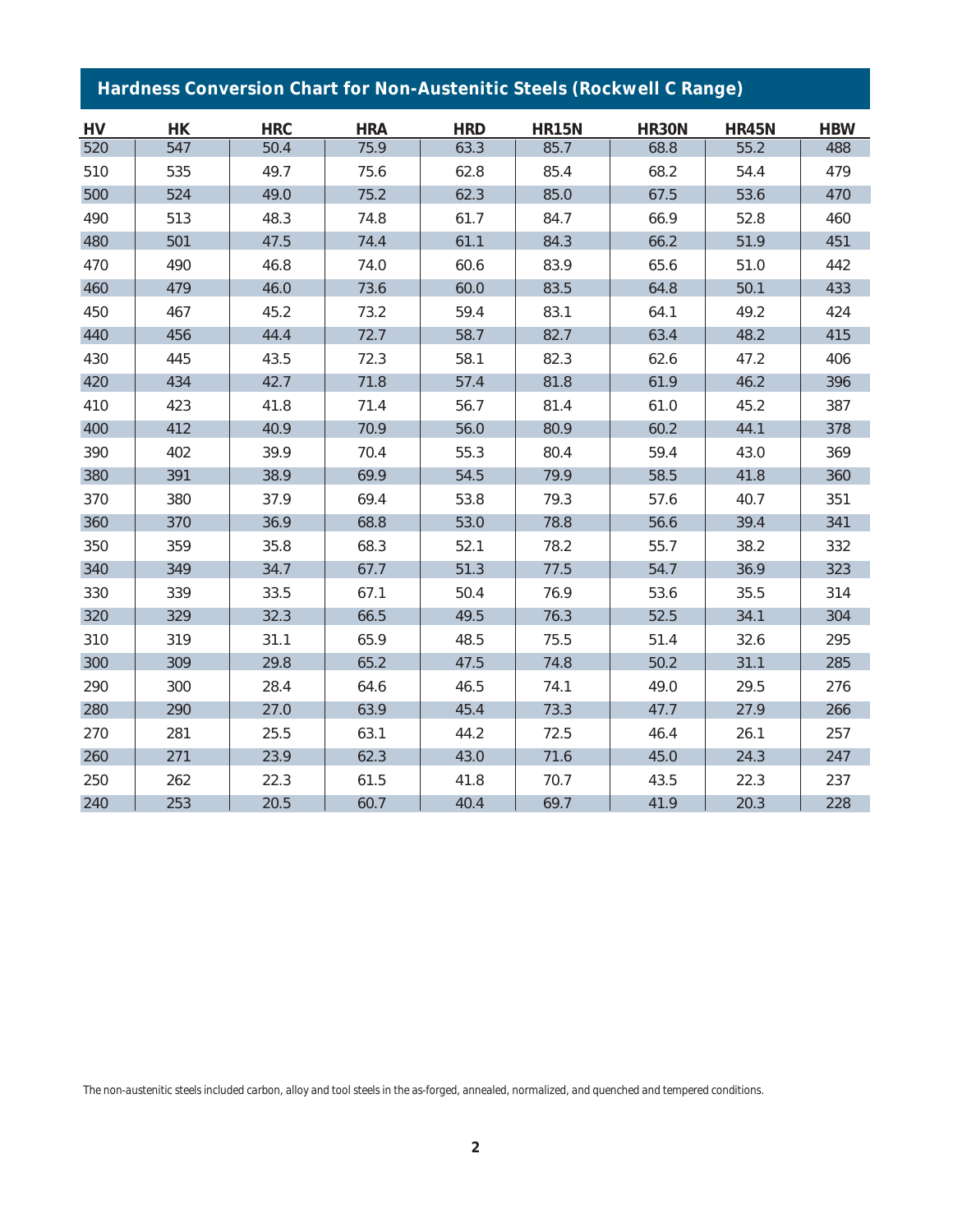### *Hardness Conversion Chart for Non-Austenitic Steels (Rockwell B Range) HV HK HRB HRA HRF HR15T HR30T HR45T HBS* 240 | 252 | 99.8 | 61.4 | | 93.0 | 83.0 | 72.7 | 240 235 | 248 | 99.1 | 60.9 | | 92.8 | 82.5 | 72.0 | 235 230 | 243 | 98.4 | 60.4 | | 92.6 | 82.0 | 71.2 | 230 225 239 97.6 59.9 92.3 81.5 70.5 225 220 235 96.8 59.4 92.1 81.0 69.7 220 215 | 230 | 95.9 | 58.8 | | 91.8 | 80.4 | 68.8 | 215 210 | 225 | 95.1 | 58.3 | | 91.5 | 79.8 | 67.9 | 210 205 221 94.1 57.7 91.2 79.2 67.0 205 200 216 93.2 57.1 90.9 78.6 66.0 200 195 | 211 | 92.2 | 56.5 | | 90.6 | 77.9 | 65.0 | 195 190 | 205 | 91.1 | 55.8 | | 90.2 | 77.1 | 63.9 | 190 185 | 200 | 90.0 | 55.1 | | 89.8 | 76.4 | 62.8 | 185

180 | 195 | 88.8 | 54.4 | | 89.4 | 75.6 | 61.6 | 180 175 | 190 | 87.5 | 53.7 | | 89.1 | 74.8 | 60.4 | 175 170 | 185 | 86.2 | 52.9 | | 88.6 | 73.9 | 59.0 | 170 165 | 180 | 84.8 | 52.2 | | 88.2 | 72.9 | 57.6 | 165 160 | 174 | 83.3 | 51.3 | | 87.7 | 72.0 | 56.1 | 160 155 | 169 | 81.7 | 50.5 | | 87.2 | 70.9 | 54.6 | 155 150 | 164 | 80.1 | 49.5 | | 86.6 | 69.8 | 52.9 | 150 145 | 159 | 78.3 | 48.6 | | 86.1 | 68.6 | 51.1 | 145 140 | 154 | 76.4 | 47.6 | | 85.5 | 67.4 | 49.2 | 140 135 149 74.4 46.5 99.3 84.8 66.0 47.2 135 130 | 143 | 72.2 | 45.4 | 98.1 | 84.1 | 64.6 | 45.0 | 130 125 138 69.9 44.3 96.7 83.3 63.0 42.7 125 120 133 67.4 43.0 95.3 82.5 61.3 40.2 120 115 | 128 | 64.7 | 41.7 | 93.8 | 81.7 | 59.5 | 37.5 | 115 110 | 123 | 61.8 | 40.3 | 92.1 | 80.7 | 57.6 | 34.5 | 110 105 | 118 | 58.6 | 38.8 | 90.3 | 79.7 | 55.4 | 31.3 | 105 100 | 113 | 55.1 | 37.3 | 88.3 | 78.5 | 53.1 | 27.8 | 100 95 | 109 | 51.3 | 35.5 | 86.1 | 77.3 | 50.5 | 24.0 | 95 90 | 104 | 47.1 | 33.7 | 83.7 | 75.9 | 47.7 | 19.7 | 90 85 | 99 | 42.4 | 31.7 | 81.1 | 74.4 | 44.6 | 15.0 | 85 80 | 94 | 37.1 | 29.5 | 78.1 | 72.7 | 41.1 | 9.8 | 80 75 89 31.2 27.2 74.7 70.8 37.1 75

*The non-austenitic steels included carbon, alloy and tool steels in the as-forged, annealed, normalized, and quenched and tempered conditions.* 

#### *3*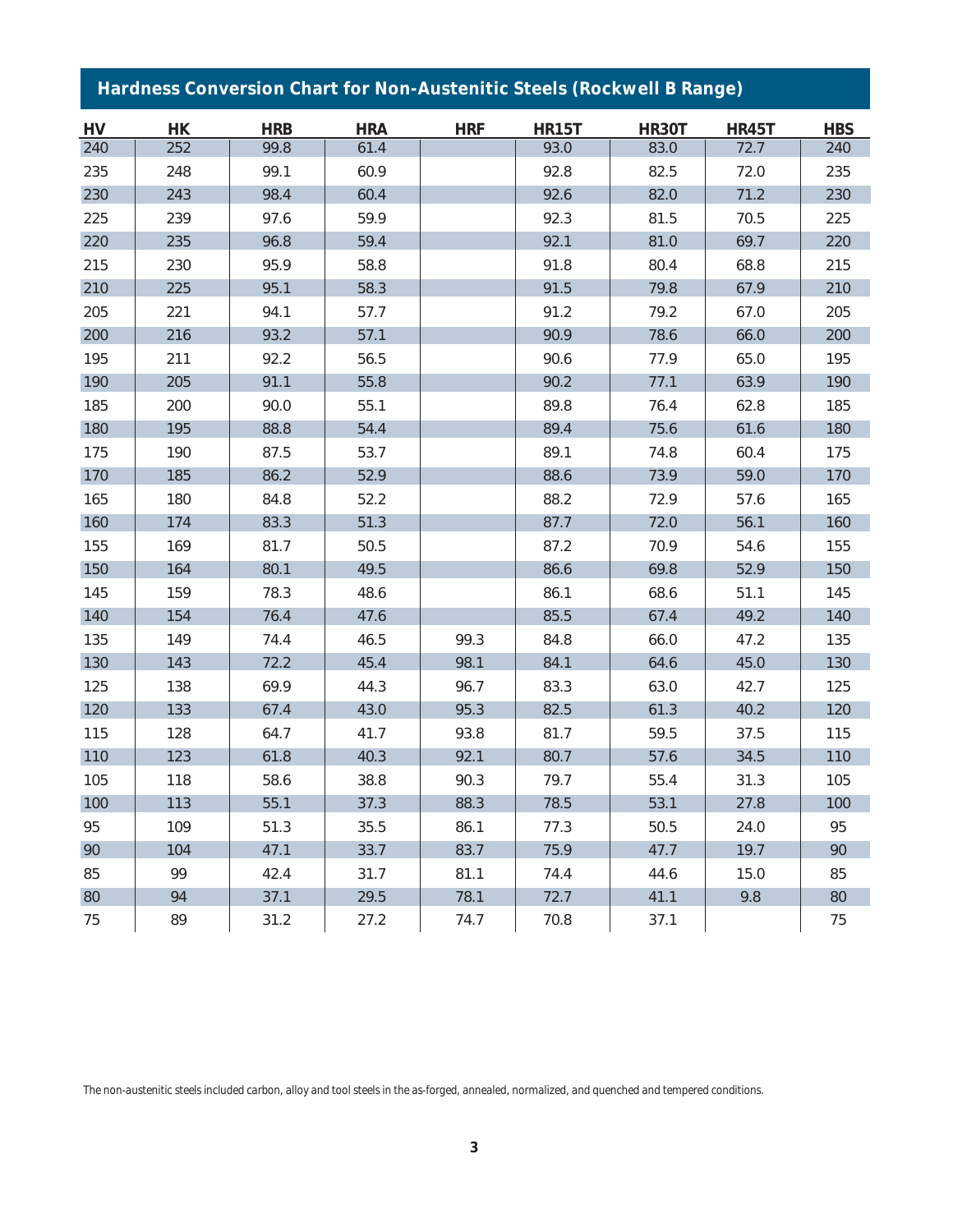| Hardness Conversion Chart for Austenitic Stainless Steel Sheet (Rockwell C Range) |            |              |              |              |  |  |  |  |
|-----------------------------------------------------------------------------------|------------|--------------|--------------|--------------|--|--|--|--|
| <b>HRC</b>                                                                        | <b>HRA</b> | <b>HR15N</b> | <b>HR30N</b> | <b>HR45N</b> |  |  |  |  |
| 48                                                                                | 74.4       | 84.1         | 66.2         | 52.1         |  |  |  |  |
| 47                                                                                | 73.9       | 83.6         | 65.3         | 51.0         |  |  |  |  |
| 46                                                                                | 73.4       | 83.1         | 64.5         | 49.8         |  |  |  |  |
| 45                                                                                | 72.9       | 82.6         | 63.6         | 48.7         |  |  |  |  |
| 44                                                                                | 72.4       | 82.1         | 62.8         | 47.5         |  |  |  |  |
| 43                                                                                | 71.9       | 81.6         | 61.8         | 46.5         |  |  |  |  |
| 42                                                                                | 71.4       | 81.1         | 61.0         | 45.3         |  |  |  |  |
| 41                                                                                | 70.9       | 80.5         | 60.1         | 44.2         |  |  |  |  |
| 40                                                                                | 70.4       | 80.0         | 59.2         | 43.0         |  |  |  |  |
| 39                                                                                | 69.9       | 79.5         | 58.4         | 41.9         |  |  |  |  |
| 38                                                                                | 69.4       | 79.0         | 57.5         | 40.7         |  |  |  |  |
| 37                                                                                | 68.8       | 78.5         | 56.6         | 39.6         |  |  |  |  |
| 36                                                                                | 68.3       | 78.0         | 55.7         | 38.4         |  |  |  |  |
| 35                                                                                | 67.8       | 77.5         | 54.9         | 37.3         |  |  |  |  |
| 34                                                                                | 67.3       | 77.0         | 54.0         | 36.1         |  |  |  |  |
| 33                                                                                | 66.8       | 76.5         | 53.1         | 35.0         |  |  |  |  |
| 32                                                                                | 66.3       | 75.9         | 52.3         | 33.9         |  |  |  |  |
| 31                                                                                | 65.8       | 75.4         | 51.4         | 32.7         |  |  |  |  |
| 30                                                                                | 65.3       | 74.9         | 50.5         | 31.6         |  |  |  |  |
| 29                                                                                | 64.8       | 74.4         | 49.6         | 30.5         |  |  |  |  |
| 28                                                                                | 64.3       | 73.9         | 48.8         | 29.3         |  |  |  |  |
| 27                                                                                | 63.8       | 73.4         | 47.9         | 28.2         |  |  |  |  |
| 26                                                                                | 63.3       | 72.9         | 47.0         | 27.0         |  |  |  |  |
| 25                                                                                | 62.8       | 72.4         | 46.2         | 25.9         |  |  |  |  |
| 24                                                                                | 62.3       | 71.9         | 45.3         | 24.8         |  |  |  |  |
| 23                                                                                | 61.8       | 71.3         | 44.4         | 23.6         |  |  |  |  |
| 22                                                                                | 61.3       | 70.8         | 43.5         | 22.5         |  |  |  |  |
| 21                                                                                | 60.8       | 70.3         | 42.7         | 21.3         |  |  |  |  |
| 20                                                                                | 60.3       | 69.8         | 41.8         | 20.2         |  |  |  |  |

*The austenitic stainless steel sheet included in the original testing was as follows: Types 201, 202, 301, 302, 304, 304L, 305, 316, 316L, 321 and 347.*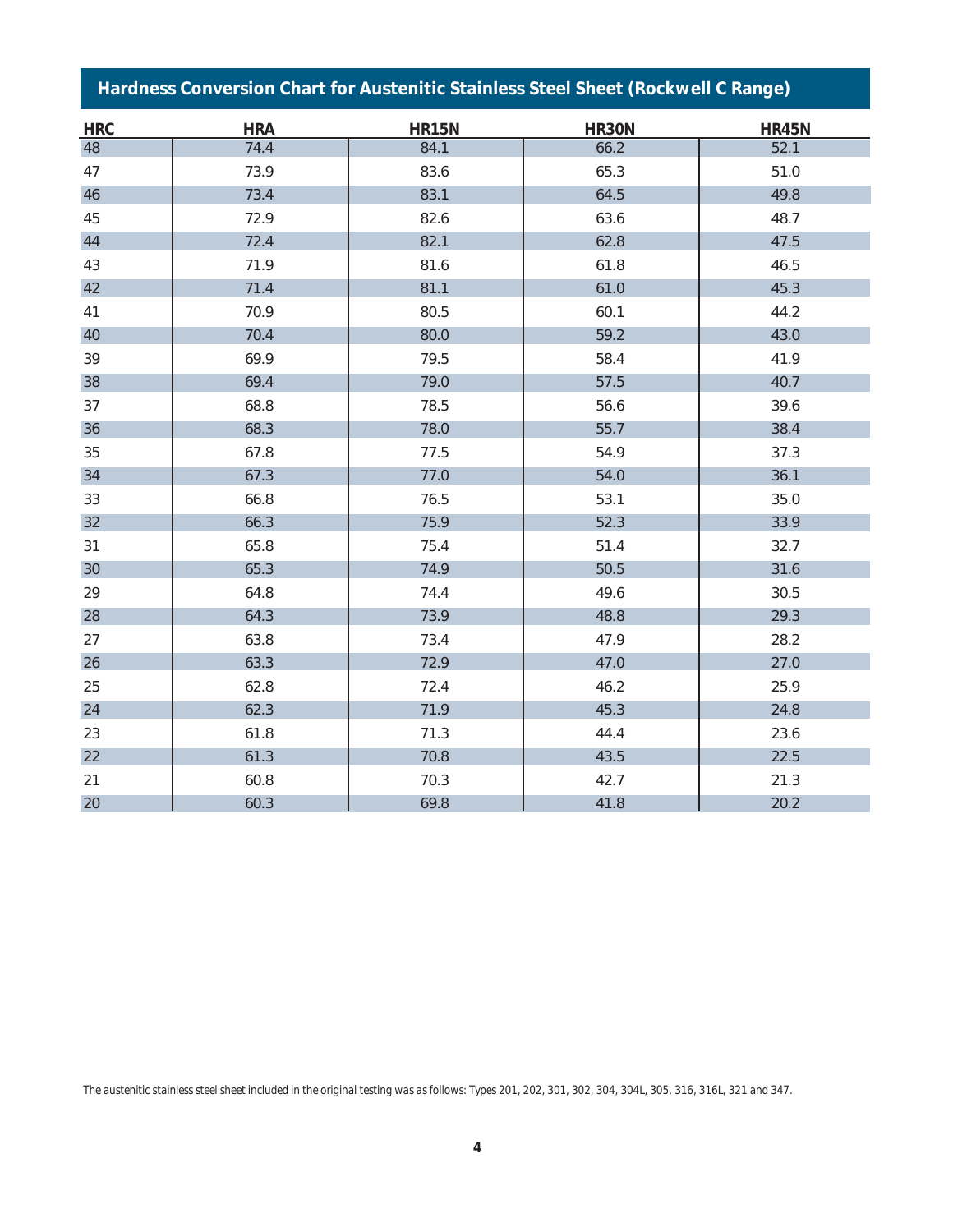### *Hardness Conversion Chart for Austenitic Stainless Steel Sheet (Rockwell B Range) HRB HRA HRF HR15T HR30T HR45T* 100 61.5 91.5 80.4 70.2 99 60.9 91.2 79.8 69.2 98 60.3 90.8 79.1 68.2 97 59.7 90.4 78.4 67.2 96 | 59.1 | 90.1 | 90.1 | 77.7 | 66.1 95 58.6 89.7 77.0 65.1 94 58.0 89.3 76.3 64.1 93 57.4 88.9 75.6 63.1 92 | 56.8 | 30.1 | 88.6 | 74.9 | 62.1 91 56.2 88.2 74.2 61.1 90 | 55.6 | 60.1 | 87.8 | 73.5 | 60.1 89 | 55.0 | 87.5 | 72.8 | 59.0 88 54.5 87.1 72.1 58.0 87 | 53.9 | 86.7 | 71.4 | 57.0 86 53.3 86.4 70.7 56.0 85 52.7 86.0 70.0 55.0 84  $\vert$  52.1  $\vert$  69.3  $\vert$  54.0 83 | 51.5 | 85.2 | 85.2 | 68.6 | 52.9 82 | 50.9 | 67.9 | 84.9 | 67.9 | 51.9 81 50.4 84.5 67.2 50.9 80 49.8 | 30.1 66.5 | 49.9 79 49.2 99.6 83.8 65.8 48.9 78 48.6 99.0 83.4 65.1 47.9 77 48.0 98.3 83.0 64.5 46.8 76 47.4 97.6 82.6 63.7 45.8 75 46.9 96.9 82.3 63.1 44.8 74 46.3 96.2 81.9 62.4 43.8 73 45.7 95.6 81.5 61.7 42.8 72 45.1 94.9 81.2 61.0 41.8 71 44.5 94.2 80.8 60.3 40.7 70 43.9 93.5 80.4 59.6 39.7 69 43.4 92.9 80.1 58.9 38.7 68 42.8 92.2 79.7 58.2 37.7 67 42.2 91.5 79.3 57.5 36.7 66 41.6 90.8 78.9 56.8 35.7 65 41.0 90.1 78.6 56.1 34.7 64 40.4 89.5 78.2 55.4 33.6 63 39.8 88.8 77.8 54.7 32.6 62 39.3 88.1 77.5 54.0 31.6 61 38.7 87.4 77.1 53.3 30.6

*Table 4 Hardness Conversion Chart for Austenitic Stainless Steel Sheet (Rockwell B Range)*

*The austenitic stainless steel sheet included in the original testing was as follows: Types 201, 202, 301, 302, 304, 304L, 305, 316, 316L, 321 and 347.*

60 38.1 86.8 76.7 52.6 29.6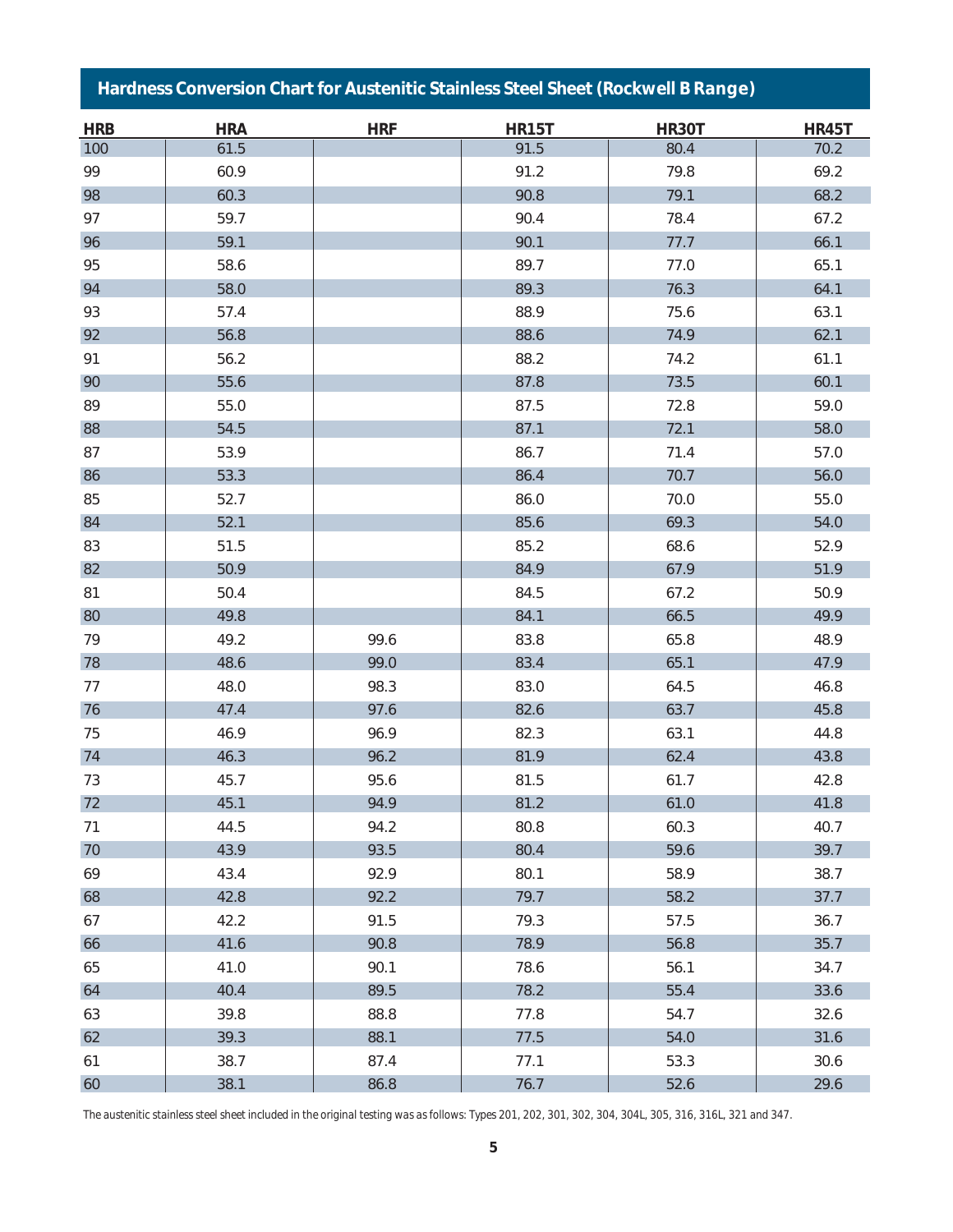#### *Table 4 Hardness Conversion Chart for Austenitic Stainless Steel Sheet (Rockwell B Range) Hardness Conversion Chart for Nickel and High-Nickel Alloys*

| HV         | HК         | <b>HRA</b>   | <b>HRB</b>   | <b>HRC</b>   |              | <b>HRD HRE</b> |      | HRF HRG      |      | HRK HR15N HR30N HR45N HR15T HR30T HR45T HBS |              |              |              |              |              |            |
|------------|------------|--------------|--------------|--------------|--------------|----------------|------|--------------|------|---------------------------------------------|--------------|--------------|--------------|--------------|--------------|------------|
| 520        |            | 75.4         |              | 50.0         | 63.1         |                |      |              |      | 85.5                                        | 68.2         | 54.7         |              |              |              |            |
| 500        |            | 74.8         |              | 48.9         | 62.2         |                |      |              |      | 84.9                                        | 67.1         | 53.3         |              |              |              |            |
| 480        |            | 74.2         |              | 47.6         | 61.2         |                |      |              |      | 84.3                                        | 66.0         | 51.9         |              |              |              | 449        |
| 460        |            | 73.6         |              | 46.3         | 60.2         |                |      |              |      | 83.6                                        | 64.9         | 50.3         |              |              |              | 432        |
| 440        |            | 72.9         |              | 44.8         | 59.1         |                |      |              |      | 82.9                                        | 63.6         | 48.6         |              |              |              | 414        |
| 420        |            | 72.1         |              | 43.3         | 57.9         |                |      |              |      | 82.1                                        | 62.3         | 46.8         |              |              |              | 397        |
| 400        |            | 71.3         |              | 41.6         | 56.6         |                |      |              |      | 81.3                                        | 60.8         | 44.9         |              |              |              | 379        |
| 380        | 433        | 70.4         |              | 39.8         | 55.2         |                |      |              |      | 80.4                                        | 59.3         | 42.8         |              |              |              | 361        |
| 360        | 411        | 69.4         |              | 37.8         | 53.7         |                |      |              |      | 79.5                                        | 57.6         | 40.6         |              |              |              | 343        |
| 340        | 388        | 68.3         |              | 37.8         | 53.7         |                |      |              |      | 78.4                                        | 55.7         | 38.1         |              |              |              | 325        |
| 320        | 365        | 67.2         |              | 33.3         | 50.3         |                |      |              |      | 77.2                                        | 53.7         | 35.4         | 94.9         | 86.3         | 77.4         | 307        |
| 300        | 342        | 65.9         |              | 30.7         | 48.4         |                |      |              |      | 76.0                                        | 51.5         | 32.5         | 94.4         | 85.2         | 75.9         | 289        |
| 280        | 320        | 64.5         |              | 27.9         | 46.2         |                |      | 90.0         |      | 74.5                                        | 49.0         | 29.2         | 93.7         | 84.0         | 74.2         | 271        |
| 260        | 297<br>274 | 62.8         |              | 24.6<br>21.0 | 43.7<br>41.0 |                |      | 86.7         |      | 72.9                                        | 46.3         | 25.5         | 93.0         | 82.6         | 72.2         | 252        |
| 240<br>220 | 251        | 61.0<br>59.0 | 99.0<br>96.1 |              | 37.9         |                |      | 82.9<br>78.3 |      | 71.2<br>69.1                                | 43.1<br>39.6 | 21.5<br>16.8 | 92.1<br>91.0 | 80.9<br>78.9 | 69.9         | 234<br>215 |
| 200        | 228        | 56.6         | 92.5         |              | 34.3         |                |      | 72.8         | 96.9 |                                             | 35.6         | 11.4         | 89.8         | 76.5         | 67.1<br>63.8 | 196        |
| 195        | 223        | 55.9         | 91.5         |              | 33.4         |                |      | 71.2         | 96.0 | 66.8                                        | 34.4         | 10.0         | 89.5         | 75.8         |              | 191        |
| 190        | 217        | 55.3         | 90.5         |              | 32.3         |                |      | 69.6         | 95.0 | 66.1<br>65.4                                | 33.3         | 8.4          | 89.1         | 75.1         | 62.8<br>61.8 | 187        |
| 185        | 211        | 54.5         | 89.4         |              | 31.3         |                |      | 67.9         | 94.0 | 64.7                                        | 32.1         | 6.8          | 88.7         | 74.4         | 60.8         | 182        |
| 180        | 206        | 53.8         | 88.2         |              | 30.2         |                |      | 66.1         | 93.0 | 64.0                                        | 30.8         | 5.2          | 88.3         | 73.6         | 59.7         | 177        |
| 175        | 200        | 53.0         | 87.0         |              | 29.0         |                |      | 64.2         | 91.9 | 63.2                                        | 29.5         |              | 87.9         | 72.8         | 58.5         | 172        |
| 170        | 194        | 52.2         | 85.7         |              | 27.8         |                |      | 62.1         | 90.7 | 62.4                                        | 28.1         |              | 87.4         | 71.9         | 57.2         | 167        |
| 165        | 189        | 51.4         | 84.3         |              | 26.6         |                |      | 60.0         | 89.4 | 61.6                                        | 26.7         |              | 86.9         | 71.0         | 55.9         | 163        |
| 160        | 183        | 50.5         | 82.9         |              | 25.3         |                |      | 57.7         | 88.1 |                                             |              |              | 86.4         | 70.0         | 54.4         | 158        |
| 155        | 177        | 49.6         | 81.3         |              | 23.9         |                |      | 55.2         | 86.7 |                                             |              |              | 85.8         | 68.9         | 52.9         | 153        |
| 150        | 171        | 48.6         | 79.6         |              | 22.4         |                |      | 52.7         | 85.2 |                                             |              |              | 85.2         | 67.8         | 51.3         | 148        |
| 145        | 166        | 47.6         | 77.9         |              | 20.9         |                |      | 49.9         | 83.5 |                                             |              |              | 84.6         | 66.6         | 49.5         | 143        |
| 140        | 160        | 46.5         | 75.9         |              |              | 99.4           | 99.5 | 46.9         | 81.8 |                                             |              |              | 83.9         | 65.3         | 47.6         | 139        |
| 135        | 154        | 45.3         | 73.9         |              |              | 98.1           | 98.3 | 43.7         | 79.9 |                                             |              |              | 83.2         | 63.9         | 45.6         | 134        |
| 130        | 149        | 44.1         | 71.7         |              |              | 96.7           | 97.0 | 40.3         | 77.9 |                                             |              |              | 82.4         | 62.4         | 43.4         | 129        |
| 125        | 143        | 42.8         | 69.3         |              |              | 95.2           | 95.7 | 36.5         | 75.8 |                                             |              |              | 81.6         | 60.8         | 41.0         | 124        |
| 120        | 137        | 41.4         | 66.7         |              |              | 93.5           | 94.2 | 32.5         | 73.4 |                                             |              |              | 80.7         | 59.1         | 38.4         | 119        |
| 115        | 132        | 40.0         | 63.9         |              |              | 91.8           | 92.5 |              | 70.9 |                                             |              |              | 79.7         | 57.1         | 35.5         | 114        |
| 110        | 126        |              | 60.9         |              |              | 89.8           | 90.8 |              | 68.1 |                                             |              |              | 78.6         | 55.1         | 32.4         | 110        |
| 105        | 120        |              | 57.5         |              |              | 87.7           | 88.8 |              | 65.0 |                                             |              |              | 77.4         | 52.8         | 28.9         | 105        |
| 100        | 115        |              | 53.8         |              |              | 85.3           | 86.7 |              | 61.7 |                                             |              |              | 76.1         | 50.3         | 25.0         | 100        |
| 95         | 109        |              | 49.8         |              |              | 82.7           | 84.4 |              | 58.0 |                                             |              |              | 74.7         | 47.5         | 20.7         | 95         |
| 90         | 103        |              | 45.2         |              |              | 79.8           | 81.8 |              | 53.8 |                                             |              |              | 73.1         | 44.4         | 15.9         | 90         |
| 85         | 97         |              | 40.2         |              |              | 76.5           | 78.8 |              | 49.2 |                                             |              |              | 71.2         | 40.9         | 10.4         | 85         |
| 80         | 92         |              | 34.5         |              |              | 72.9           | 75.6 |              | 44.0 |                                             |              |              | 69.2         | 37.0         |              | 80         |
| 75         | 86         |              | 28.0         |              |              | 68.8           | 71.8 |              | 38.2 |                                             |              |              | 66.9         | 32.6         |              | 75         |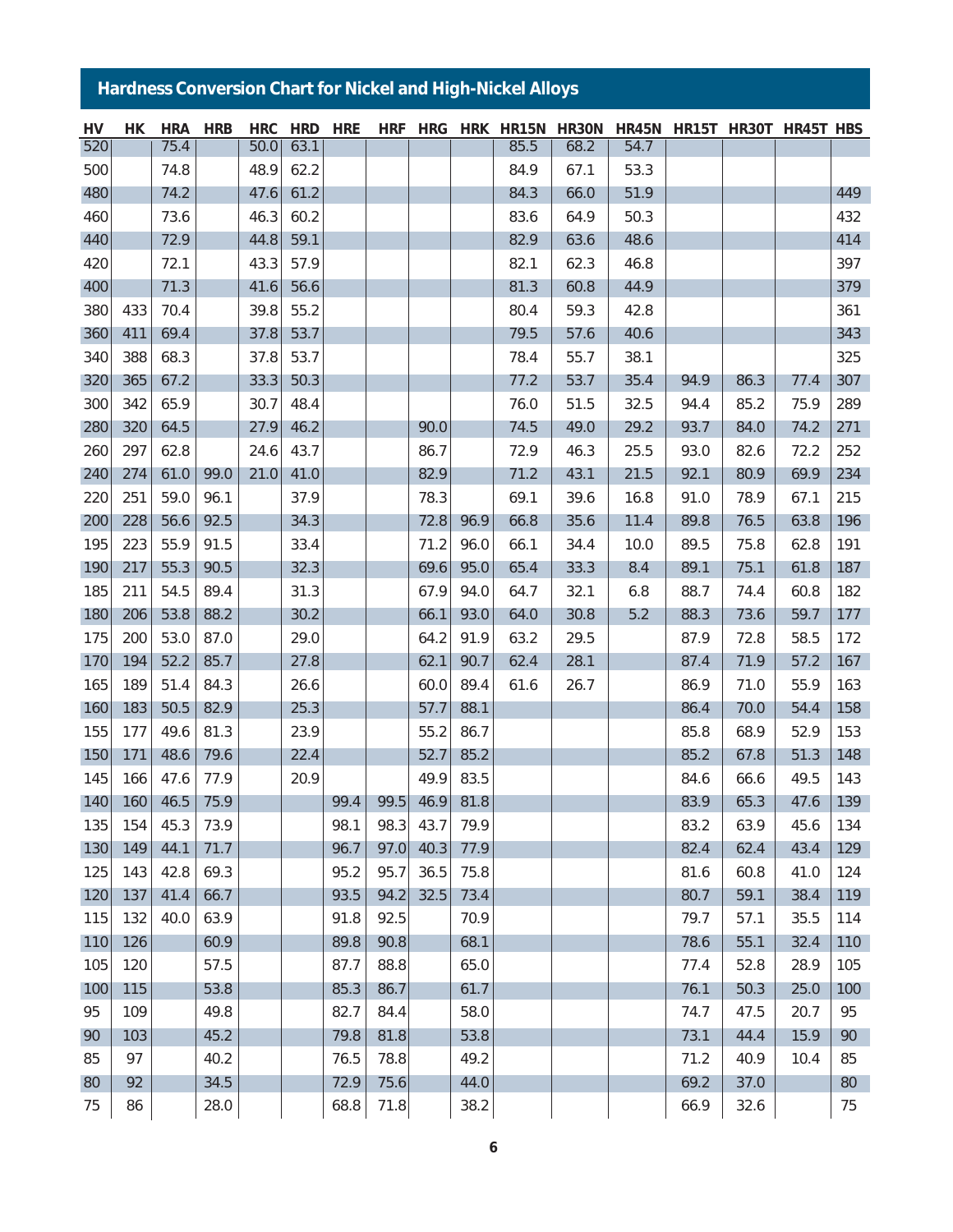#### *Table 4 Hardness Conversion Chart for Austenitic Stainless Steel Sheet (Rockwell B Range) Hardness Conversion Chart for Cartridge Brass*

| HV  | <b>HRB</b> | <b>HRF</b> | <b>HR15T</b> | <b>HR30T</b> | <b>HR45T</b> | <b>HBS</b> |
|-----|------------|------------|--------------|--------------|--------------|------------|
| 195 | 93.4       | 109.8      | 89.9         | 77.0         | 65.6         | 169        |
| 190 | 92.2       | 109.2      | 89.6         | 76.3         | 64.5         | 164        |
| 185 | 90.9       | 108.5      | 89.3         | 75.6         | 63.3         | 160        |
| 180 | 89.6       | 107.8      | 89.0         | 74.9         | 62.1         | 156        |
| 175 | 88.2       | 107.0      | 88.6         | 74.1         | 60.8         | 152        |
| 170 | 86.7       | 106.2      | 88.3         | 73.3         | 59.5         | 148        |
| 165 | 85.2       | 105.4      | 87.9         | 72.4         | 58.1         | 143        |
| 160 | 83.6       | 104.6      | 87.4         | 71.5         | 56.6         | 139        |
| 155 | 82.0       | 103.6      | 87.0         | 70.5         | 55.0         | 135        |
| 150 | 80.2       | 102.7      | 86.5         | 69.5         | 53.4         | 131        |
| 145 | 78.3       | 101.7      | 85.9         | 68.4         | 51.7         | 127        |
| 140 | 76.4       | 100.6      | 85.4         | 67.2         | 49.8         | 122        |
| 135 | 74.3       | 99.4       | 84.8         | 65.9         | 47.9         | 118        |
| 130 | 72.1       | 98.2       | 84.1         | 64.5         | 45.8         | 114        |
| 125 | 69.8       | 96.9       | 83.4         | 63.0         | 43.6         | 110        |
| 120 | 67.3       | 95.5       | 82.6         | 61.4         | 41.2         | 106        |
| 115 | 64.6       | 94.0       | 81.7         | 59.6         | 38.6         | 101        |
| 110 | 61.7       | 92.4       | 80.7         | 57.7         | 35.7         | 97         |
| 105 | 58.5       | 90.6       | 79.7         | 55.6         | 32.6         | 93         |
| 100 | 55.1       | 88.7       | 78.5         | 53.2         | 29.2         | 89         |
| 95  | 51.4       | 86.6       | 77.2         | 50.7         | 25.3         | 85         |
| 90  | 47.3       | 84.3       | 75.8         | 47.8         | 21.0         | 80         |
| 85  | 42.7       | 81.8       | 74.1         | 44.6         | 16.0         | 76         |
| 80  | 37.6       | 78.9       | 72.3         | 41.1         | 10.0         | 72         |
| 75  | 31.9       | 75.7       | 70.3         | 37.0         |              | 68         |
| 70  | 25.3       | 72.1       | 68.0         | 32.4         |              | 63         |
| 65  | 17.5       | 67.9       | 65.4         | 27.0         |              | 59         |
| 60  |            | 63.0       | 62.4         | 20.7         |              | 55         |
| 55  |            | 57.2       | 59.1         | 13.3         |              | 51         |
| 50  |            | 50.1       | 55.4         |              |              | 47         |
| 45  |            | 41.0       |              |              |              | 43         |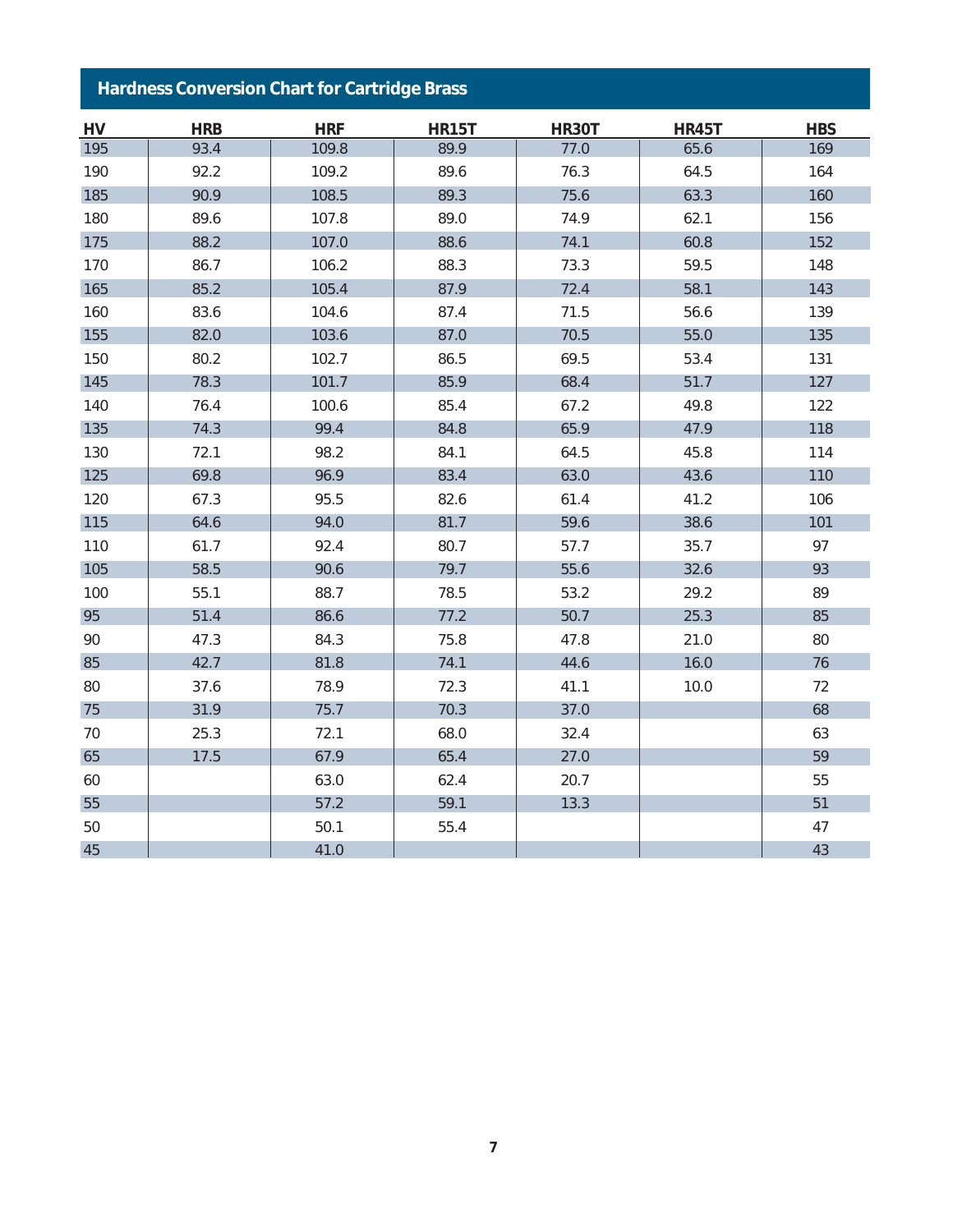| <b>Hardness Conversion Chart for Copper</b> |     |            |            |              |              |              |            |  |
|---------------------------------------------|-----|------------|------------|--------------|--------------|--------------|------------|--|
| HV                                          | H K | <b>HRB</b> | <b>HRF</b> | <b>HR15T</b> | <b>HR30T</b> | <b>HR45T</b> | <b>HBS</b> |  |
| 126                                         | 133 | 66.6       | 97.9       | 87.1         | 68.7         | 48.0         | 118        |  |
| 124                                         | 131 | 65.2       | 97.2       | 86.7         | 67.7         | 46.7         | 116        |  |
| 122                                         | 129 | 63.8       | 96.4       | 86.4         | 66.8         | 45.3         | 113        |  |
| 120                                         | 127 | 62.3       | 95.7       | 86.0         | 65.8         | 43.8         | 111        |  |
| 118                                         | 125 | 60.7       | 94.9       | 85.6         | 64.8         | 42.4         | 109        |  |
| 116                                         | 122 | 59.0       | 94.0       | 85.2         | 63.7         | 40.9         | 106        |  |
| 114                                         | 120 | 57.3       | 93.1       | 84.8         | 62.6         | 39.3         | 104        |  |
| 112                                         | 118 | 55.4       | 92.2       | 84.3         | 61.4         | 37.7         | 102        |  |
| 110                                         | 116 | 53.5       | 91.2       | 83.8         | 60.2         | 36.0         | 100        |  |
| 108                                         | 114 | 51.5       | 90.2       | 83.3         | 58.9         | 34.3         | 97         |  |
| 106                                         | 111 | 49.4       | 89.1       | 82.8         | 57.6         | 32.5         | 95         |  |
| 104                                         | 109 | 47.2       | 87.9       | 82.2         | 56.3         | 30.6         | 93         |  |
| 102                                         | 107 | 44.9       | 86.7       | 81.5         | 54.8         | 28.7         | 91         |  |
| 100                                         | 104 | 42.5       | 85.5       | 80.8         | 53.4         | 26.7         | 88         |  |
| 98                                          | 102 | 39.9       | 84.1       | 80.2         | 51.8         | 24.6         | 86         |  |
| 94                                          | 100 | 37.3       | 82.7       | 79.4         | 50.2         | 22.4         | 84         |  |
| 96                                          | 98  | 34.5       | 81.2       | 78.6         | 48.5         | 20.0         | 82         |  |
| 92                                          | 95  | 31.7       | 79.7       | 77.7         | 46.8         | 17.6         | 80         |  |
| 90                                          | 93  | 28.7       | 78.0       | 76.7         | 44.9         | 15.1         | 77         |  |
| 88                                          | 91  | 25.6       | 76.3       | 75.7         | 43.0         | 12.4         | 75         |  |
| 86                                          | 88  | 22.5       | 74.5       | 74.6         | 41.1         |              | 73         |  |
| 84                                          | 86  | 19.2       | 72.6       | 73.4         | 39.0         |              | 71         |  |
| 82                                          | 83  | 15.8       | 70.6       | 72.1         | 36.8         |              | 69         |  |
| 80                                          | 81  | 12.4       | 68.5       | 70.6         | 34.6         |              | 67         |  |
| 78                                          | 79  | 8.8        | 66.3       | 69.1         | 32.3         |              | 64         |  |
| 76                                          | 76  |            | 64.1       | 67.5         | 29.8         |              | 62         |  |
| 74                                          | 74  |            | 61.8       | 65.7         | 27.3         |              | 60         |  |
| 72                                          | 71  |            | 59.3       | 63.8         | 24.7         |              | 58         |  |
| 70                                          | 69  |            | 56.8       | 61.8         | 21.9         |              | 56         |  |
| 68                                          | 66  |            | 54.3       | 59.7         | 19.0         |              | 54         |  |
| 66                                          | 64  |            | 51.6       | 57.5         | 16.0         |              | 52         |  |
| 64                                          | 61  |            | 48.8       | 55.2         | 12.9         |              | 50         |  |
| 62                                          | 59  |            | 46.0       | 52.9         | 8.2          |              | 47         |  |
| 60                                          | 56  |            | 43.1       | 50.5         |              |              | 45         |  |
| 58                                          | 53  |            | 40.1       | 48.1         |              |              | 43         |  |
| 56                                          | 51  |            | 36.9       | 45.6         |              |              | 41         |  |
| 54                                          | 48  |            | 33.7       | 43.1         |              |              |            |  |
| 52                                          | 45  |            | 30.3       | 40.6         |              |              |            |  |

*The copper included in the original testing was UNS C10200 to C14200 inclusive. The conversions are listed for strip 0.040 in (1.02 mm) or greater in thickness.*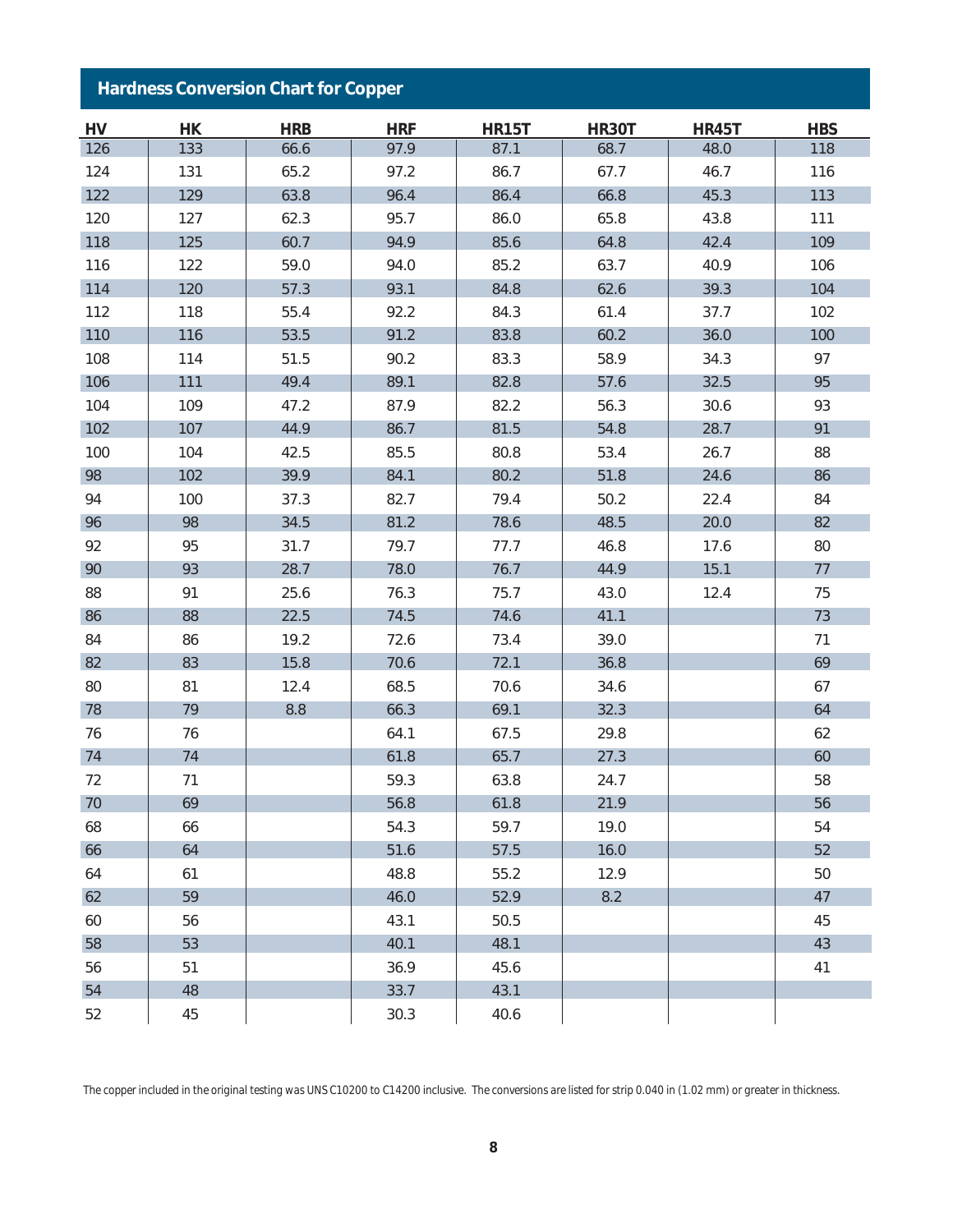| <u>Tial alloss</u><br><u>conversion onan rior wrought hammann rouders</u> |            |            |            |              |              |              |            |
|---------------------------------------------------------------------------|------------|------------|------------|--------------|--------------|--------------|------------|
| HV                                                                        | <b>HRB</b> | <b>HRE</b> | <b>HRH</b> | <b>HR15T</b> | <b>HR30T</b> | <b>HR15W</b> | <b>HBS</b> |
| 190                                                                       | 91.8       |            |            | 89.2         | 77.2         | 95.1         | 161        |
| 185                                                                       | 90.7       |            |            | 89.0         | 76.4         | 94.8         | 156        |
| 180                                                                       | 89.5       |            |            | 88.7         | 75.5         | 94.6         | 152        |
| 175                                                                       | 88.2       |            |            | 88.5         | 74.6         | 94.2         | 148        |
| 170                                                                       | 86.8       |            |            | 88.2         | 73.7         | 94.0         | 144        |
| 165                                                                       | 85.3       |            |            | 87.9         | 72.6         | 93.7         | 140        |
| 160                                                                       | 83.7       |            |            | 87.6         | 71.5         | 93.3         | 136        |
| 155                                                                       | 81.9       |            |            | 87.2         | 70.4         | 93.0         | 132        |
| 150                                                                       | 79.9       |            |            | 86.8         | 69.1         | 92.7         | 128        |
| 145                                                                       | 77.8       |            |            | 86.4         | 67.8         | 92.4         | 123        |
| 140                                                                       | 75.4       |            |            | 86.0         | 66.5         | 92.0         | 119        |
| 135                                                                       | 72.8       |            |            | 85.5         | 65.0         | 91.6         | 115        |
| 130                                                                       | 69.9       | 99.6       |            | 84.9         | 63.5         | 91.3         | 111        |
| 125                                                                       | 66.7       | 98.6       |            | 84.3         | 61.9         | 90.9         | 107        |
| 120                                                                       | 63.3       | 97.4       |            | 83.5         | 60.2         | 90.4         | 103        |
| 115                                                                       | 59.6       | 96.2       |            | 82.9         | 58.4         | 90.0         | 99         |
| 110                                                                       | 55.6       | 94.8       |            | 82.0         | 56.6         | 89.5         | 95         |
| 105                                                                       | 51.3       | 93.2       |            | 81.0         | 54.7         | 89.0         | 90         |
| 100                                                                       | 46.9       | 91.3       | 107.3      | 79.9         | 52.7         | 88.5         | 86         |
| 95                                                                        | 42.3       | 89.2       | 106.3      | 78.7         | 50.7         | 87.9         | 82         |
| 90                                                                        | 37.6       | 86.7       | 105.0      | 77.3         | 48.5         | 87.3         | 78         |
| 85                                                                        | 32.8       | 83.8       | 103.7      | 75.8         | 46.3         | 86.6         | 74         |
| 80                                                                        | 27.9       | 80.4       | 102.0      | 74.1         | 44.0         | 85.9         | 70         |
| 75                                                                        |            | 76.5       | 100.2      | 72.2         |              | 85.1         | 66         |
| 70                                                                        |            | 72.2       | 98.1       | 70.3         |              | 84.1         | 62         |
| 65                                                                        |            | 67.5       | 95.7       | 68.3         |              | 83.1         | 57         |
| 60                                                                        |            | 62.6       | 93.0       | 66.2         |              | 81.8         | 53         |
| 55                                                                        |            | 57.6       | 90.1       | 64.0         |              | 80.4         | 49         |
| 50                                                                        |            | 52.6       | 87.0       | 61.8         |              | 78.7         | 45         |
| 45                                                                        |            | 47.4       | 83.7       | 59.5         |              | 76.9         | 41         |

#### *Table 4 Hardness Conversion Chart for Austenitic Stainless Steel Sheet (Rockwell B Range) Hardness Conversion Chart for Wrought Aluminum Products*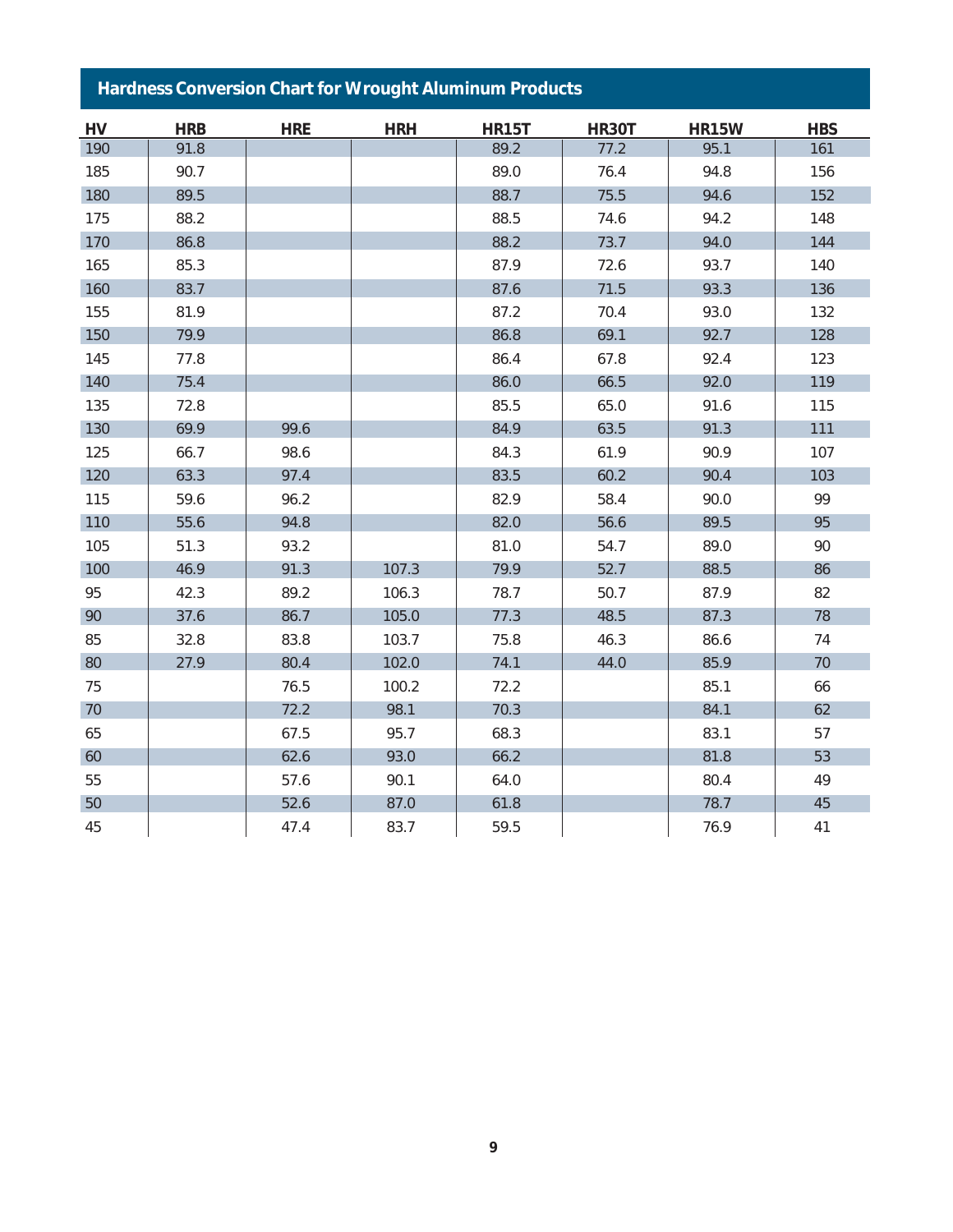## *Common Applications and Nomenclature for Hardness Tests*

| Test                             | Symbol       | <b>Indenter</b>        | <b>Test</b><br>Force (kg) | Indentation<br>depth (mm) $*$ | Application                                                              |
|----------------------------------|--------------|------------------------|---------------------------|-------------------------------|--------------------------------------------------------------------------|
| <b>Rockwell A</b>                | <b>HRA</b>   | diamond                | 60                        | (100 - HRA value) / 500       | Very hard materials,<br>cemented carbides                                |
| <b>Rockwell B</b>                | <b>HRB</b>   | $\frac{1}{16}$ " ball  | 100                       | (130 - HRB value) / 500       | Low strength steel, copper<br>alloys, aluminum alloys,<br>malleable iron |
| Rockwell C                       | <b>HRC</b>   | diamond                | 150                       | (100 - HRC value) / 500       | High strength steel,<br>titanium, pearlitic<br>malleable iron            |
| Rockwell D                       | <b>HRD</b>   | diamond                | 100                       | (100 - HRD value) / 500       | High strength steel, thin<br>steel                                       |
| <b>Rockwell E</b>                | <b>HRE</b>   | $\frac{1}{8}$ " ball   | 100                       | (130 - HRE value) / 500       | Cast iron, aluminum and<br>magnesium alloys                              |
| Rockwell F                       | <b>HRF</b>   | $\frac{1}{16}$ " ball  | 60                        | (130 - HRF value) / 500       | Annealed copper alloys,<br>thin soft metals                              |
| <b>Rockwell G</b>                | <b>HRG</b>   | $\frac{1}{16}$ " ball  | 150                       | (130 - HRG value) / 500       | Phosphor bronze,<br>beryllium copper,<br>malleable irons**               |
| Rockwell H                       | <b>HRH</b>   | $\frac{1}{8}$ " ball   | 60                        | (130 - HRH value) / 500       | Aluminum, zinc, lead                                                     |
| <b>Rockwell K</b>                | <b>HRK</b>   | $\frac{1}{8}$ " ball   | 150                       | (130 - HRK value) / 500       |                                                                          |
| Rockwell L                       | <b>HRL</b>   | 1/ <sub>4</sub> " ball | 60                        | (130 - HRL value) / 500       | Bearing metals and other                                                 |
| <b>Rockwell M</b>                | <b>HRM</b>   | 1/ <sub>4</sub> " ball | 100                       | (130 - HRM value) / 500       | very soft or thin materials,                                             |
| <b>Rockwell P</b>                | <b>HRP</b>   | 1/ <sub>4</sub> " ball | 150                       | (130 - HRP value) / 500       | including plastics. Use<br>smallest ball and heaviest                    |
| <b>Rockwell R</b>                | <b>HRR</b>   | 1/ <sub>2</sub> " ball | 60                        | (130 - HRR value) / 500       | load that do not give anvil                                              |
| Rockwell S                       | <b>HRS</b>   | 1/ <sub>2</sub> " ball | 100                       | (130 - HRS value) / 500       | effect.                                                                  |
| <b>Rockwell V</b>                | <b>HRV</b>   | 1/ <sub>2</sub> " ball | 150                       | (130 - HRV value) / 500       |                                                                          |
| Superficial<br><b>Rockwell N</b> | <b>HR15N</b> | diamond                | 15                        | (100 - HR15N value) / 1000    | Cemented carbides, thin<br>steel and case hardened                       |
| Superficial<br><b>Rockwell N</b> | HR30N        | diamond                | 30                        | (100 - HR30N value) / 1000    | steel, hard cast irons,<br>titanium, and other                           |
| Superficial<br><b>Rockwell N</b> | HR45N        | diamond                | 45                        | (100 - HR45N value) / 1000    | materials harder than<br>100HRB                                          |
| Superficial<br><b>Rockwell T</b> | <b>HR15T</b> | $\frac{1}{16}$ " ball  | 15                        | (100 - HR15T value) / 1000    | Copper alloys, phosphor                                                  |
| Superficial<br>Rockwell T        | HR30T        | $\frac{1}{16}$ " ball  | 30                        | (100 - HR30T value) / 1000    | bronze, soft steels,<br>aluminum alloys,<br>malleable iron, thin soft    |
| Superficial<br><b>Rockwell T</b> | <b>HR45T</b> | $\frac{1}{16}$ " ball  | 45                        | (100 - HR45T value) / 1000    | sheet metals                                                             |
|                                  |              |                        |                           |                               |                                                                          |